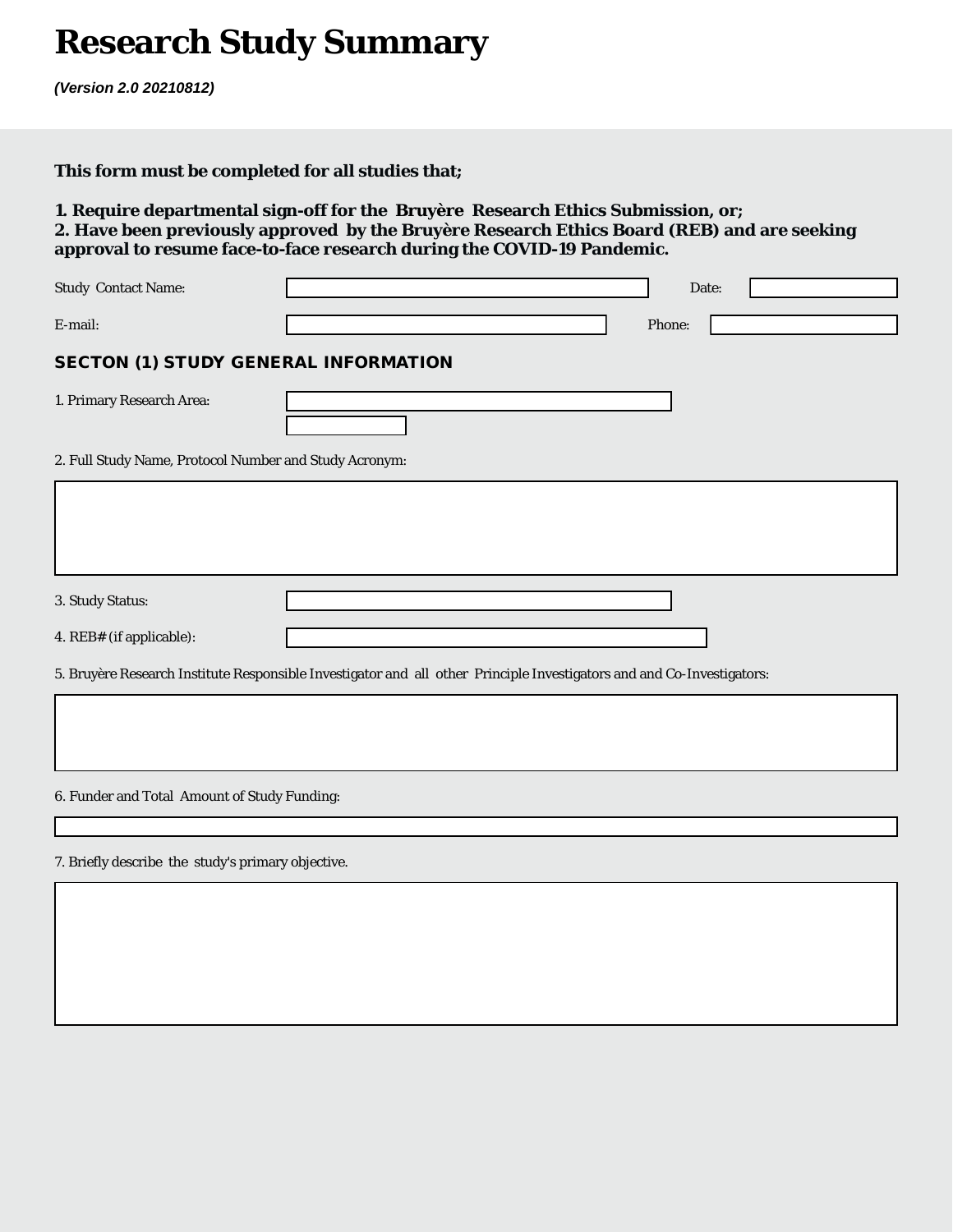## SECTION (2) COMMUNICATIONS

9a. Do you want the study information posted on www.bruyere.org and InfoNet? (If yes and recruitment is involved, please ensure that this method of recruitment has been included in your REB application)

◯ Yes  $\bigcap$  No

9b. If yes, provide the study contact name, email and phone number if different from above.



10. Lay Study Summary from the REB Application (BREB Section 10: 250 words) (This may be used for online recruitment, developing news articles, media, and for internal and external reporting.)

11. What is the impact and benefit of this research? How will findings help improve care and health systems?

12. Study Partners, Funding Partners and any required Acknowledgements:

### SECTION (3) PARTICIPANTS AND RECRUITMENT (if no participants are involved in the study skip to Section 4)

13. The date when recruitment ends (mm/yyyy).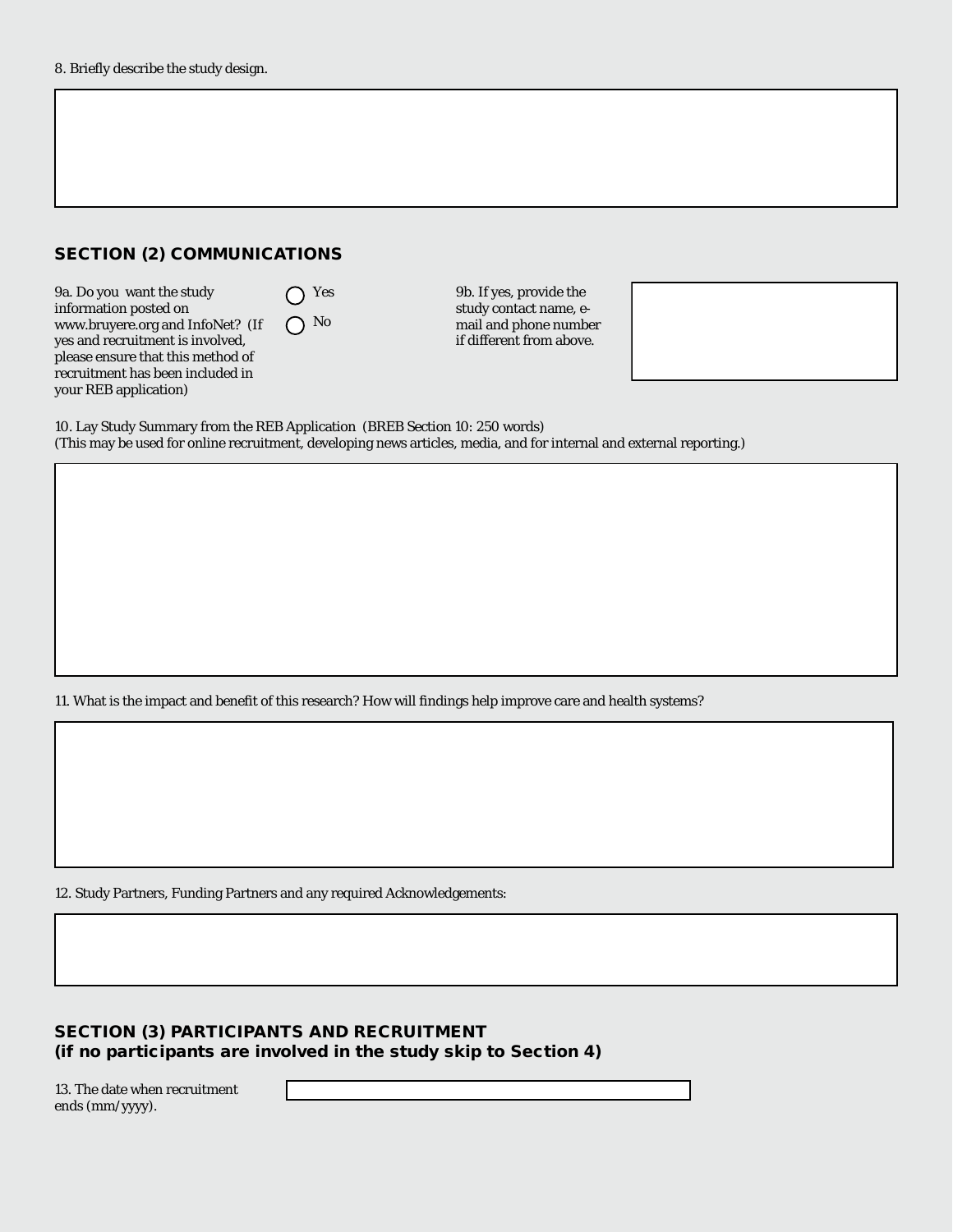#### 15. If applicable, how will this study impact the future care of patients, residents and families at Bruyère?

16. Where will the research study occur (e.g. EBH - Palliative Care, SVH - 5N etc) ? 17. Who are the participants?

 $\overline{\mathbf{r}}$ 

18. How many study participants will be recruited and over what period of time?

19. If this research involves a clinical unit, what are the activities and time commitment required of the participants and how will this fit into the unit workflow?